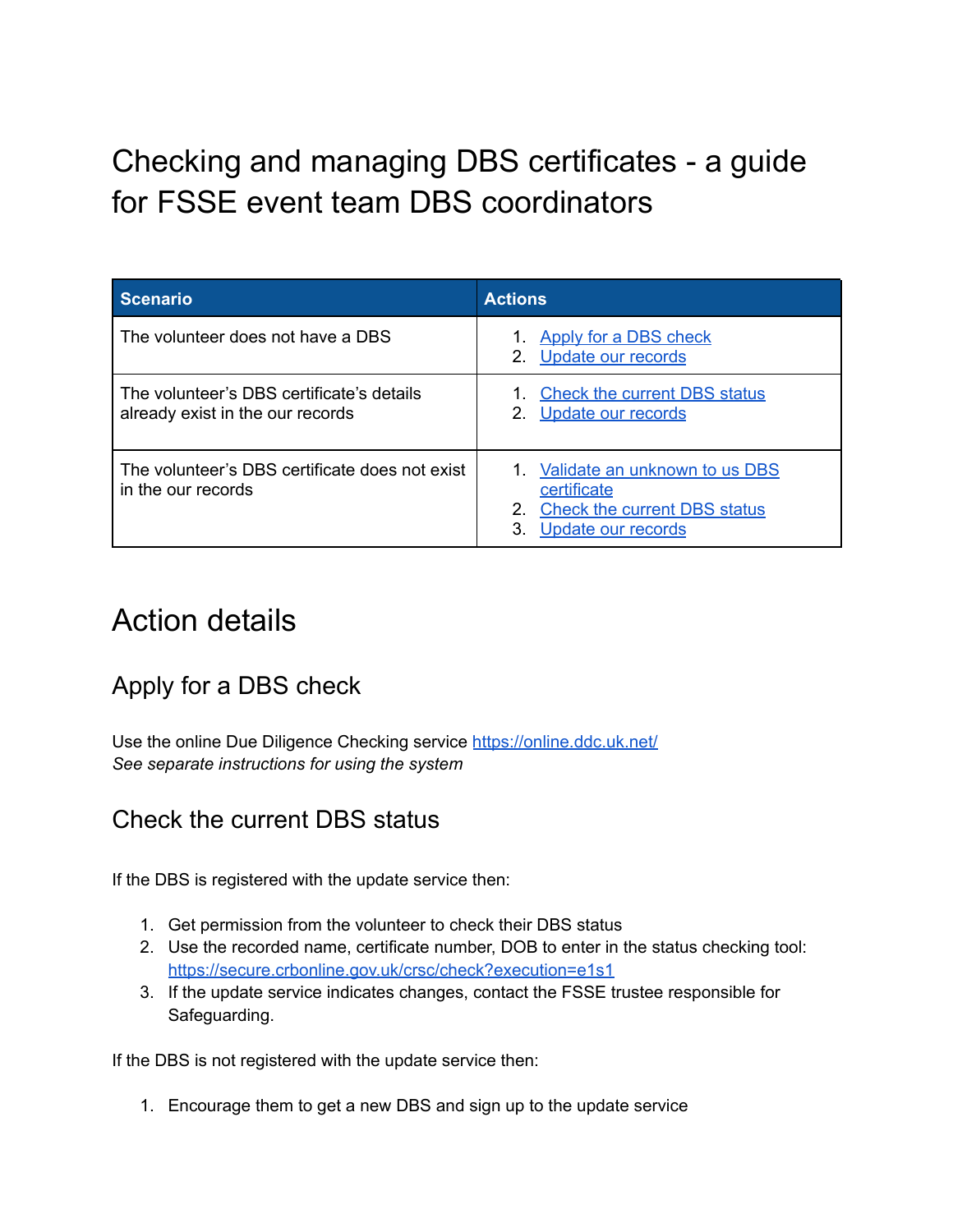2. The original DBS certificate issue date must be within 3 years. The DBS is accepted on the discretion of the safeguarding officer with a heavier emphasis on additional factors such as references.

#### <span id="page-1-0"></span>Update our records

- 1. Fill in any blanks
- 2. Update who checked the status
- 3. Update when the status was checked.

Example record:

| <b>Name</b>      | <b>Certifica</b><br>te<br>number | <b>DOB</b>     | <b>Issue</b><br>date | Origina<br><b>IDBS</b><br>cert<br>checke<br>d by | Origina<br><b>IDBS</b><br>cert<br>checke<br>d date | <b>Registe</b><br>red on<br>the<br>update<br>service<br>? If no<br>record<br>expire<br>date | Last<br>update<br>service<br>check<br>date | Last<br>update<br>service<br>check<br>perfor<br>med by |
|------------------|----------------------------------|----------------|----------------------|--------------------------------------------------|----------------------------------------------------|---------------------------------------------------------------------------------------------|--------------------------------------------|--------------------------------------------------------|
| Smith<br>Johnson | 9834723<br>98                    | 11/12/1<br>992 | 20/03/<br>2020       | Lucy<br>Loo                                      | 23/03/2<br>020                                     | Yes                                                                                         | 05/07/2<br>021                             | Ken<br>Frome                                           |
| Sue Tram         | 2394823<br>03                    | 08/03/<br>1981 | 05/05/<br>2019       | Lucy<br>Loo                                      | 24/03/2<br>020                                     | $No -$<br><b>Expires</b><br>05/05/2<br>022                                                  |                                            |                                                        |

These records should be kept securely and password protected. They can be stored on the fsse doc store. <https://fsse.org.uk/docs/>

### <span id="page-1-1"></span>Validate an unknown to us DBS certificate

- 1. The original DBS certificate as issued must be viewed (can be done digitally) and the following checked:
	- a) Name and details match the volunteer If we (via BYM via DDC) weren't the issuers of the DBS you may ask for a form of identification, this is especially important if details are changed (e.g. they have a new name)